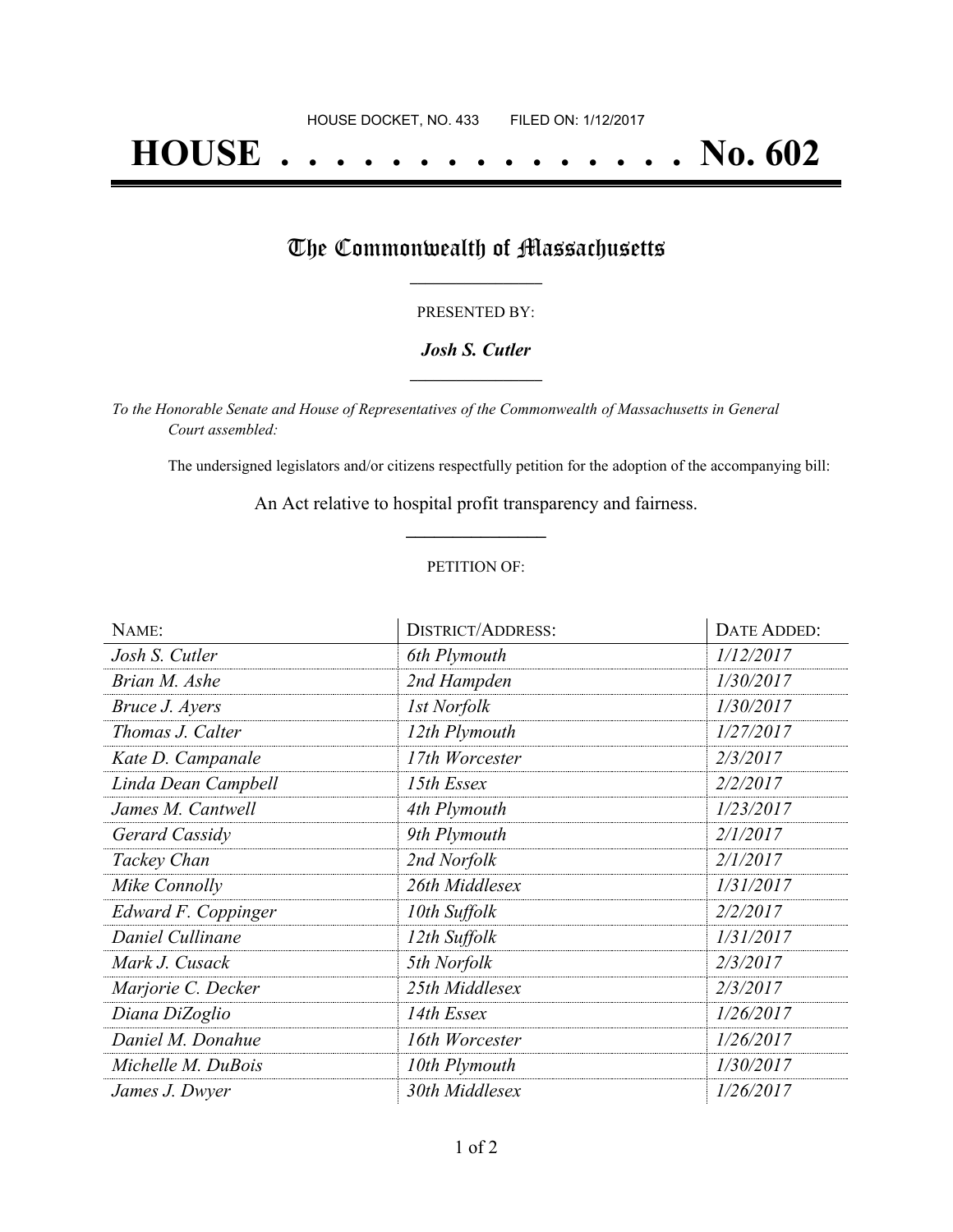| Denise C. Garlick        | 13th Norfolk                  | 2/2/2017  |
|--------------------------|-------------------------------|-----------|
| Colleen M. Garry         | 36th Middlesex                | 2/2/2017  |
| Kenneth I. Gordon        | 21st Middlesex                | 2/1/2017  |
| Danielle W. Gregoire     | 4th Middlesex                 | 1/25/2017 |
| Stephan Hay              | 3rd Worcester                 | 2/2/2017  |
| Natalie Higgins          | 4th Worcester                 | 2/1/2017  |
| Patricia D. Jehlen       | <b>Second Middlesex</b>       | 2/3/2017  |
| Louis L. Kafka           | 8th Norfolk                   | 2/2/2017  |
| Mary S. Keefe            | 15th Worcester                | 2/2/2017  |
| John J. Lawn, Jr.        | 10th Middlesex                | 2/1/2017  |
| Jack Lewis               | 7th Middlesex                 | 1/26/2017 |
| Paul W. Mark             | 2nd Berkshire                 | 2/3/2017  |
| Michael O. Moore         | <b>Second Worcester</b>       | 2/2/2017  |
| David M. Nangle          | 17th Middlesex                | 2/2/2017  |
| Harold P. Naughton, Jr.  | 12th Worcester                | 2/3/2017  |
| Patrick M. O'Connor      | Plymouth and Norfolk          | 1/31/2017 |
| James J. O'Day           | 14th Worcester                | 2/2/2017  |
| Denise Provost           | 27th Middlesex                | 1/31/2017 |
| Angelo J. Puppolo, Jr.   | 12th Hampden                  | 2/2/2017  |
| David M. Rogers          | 24th Middlesex                | 2/2/2017  |
| John H. Rogers           | 12th Norfolk                  | 2/3/2017  |
| Thomas M. Stanley        | 9th Middlesex                 | 2/3/2017  |
| <b>Walter F. Timilty</b> | Norfolk, Bristol and Plymouth | 2/2/2017  |
| Steven Ultrino           | 33rd Middlesex                | 1/30/2017 |
| Chris Walsh              | 6th Middlesex                 | 1/27/2017 |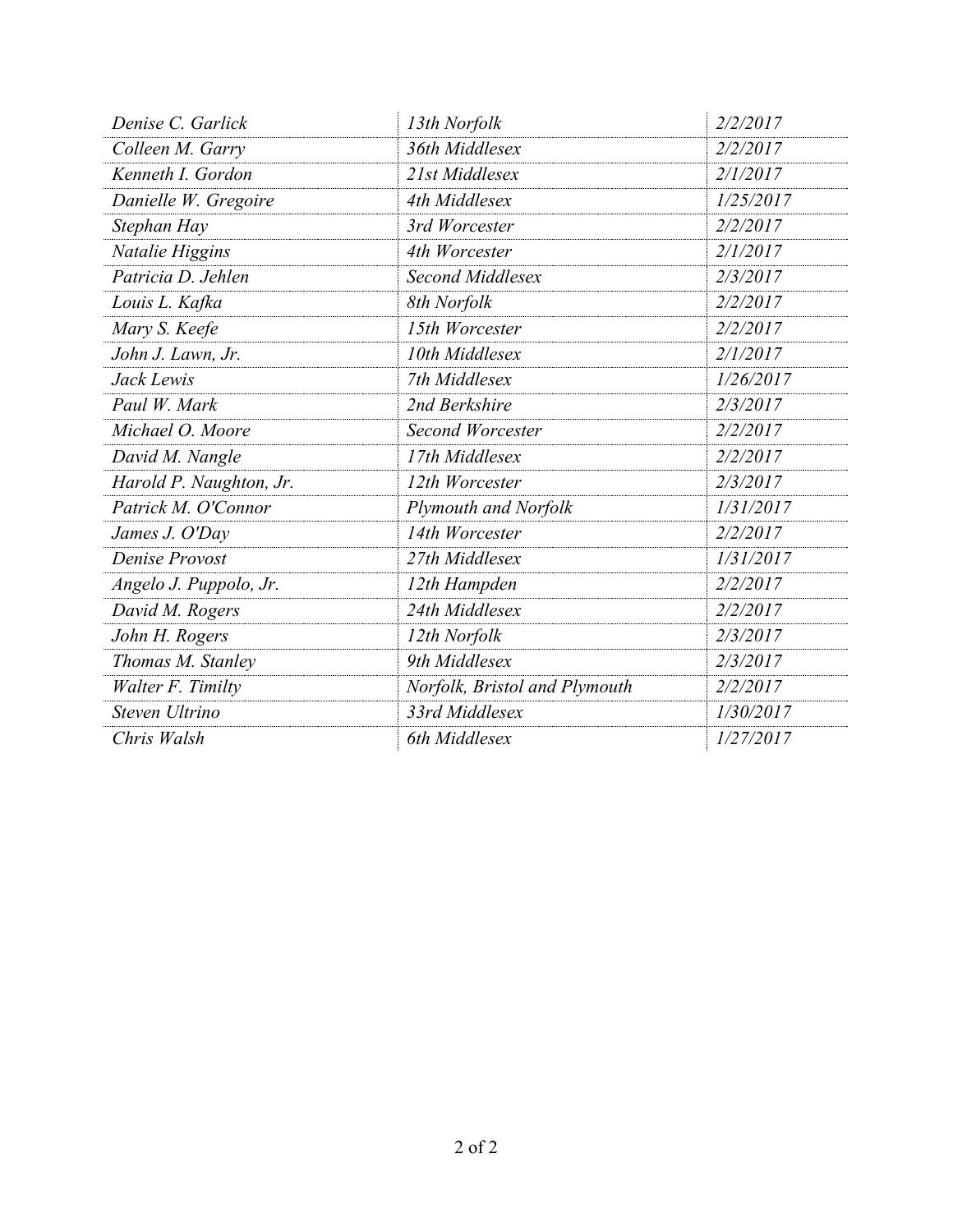#### HOUSE DOCKET, NO. 433 FILED ON: 1/12/2017

## **HOUSE . . . . . . . . . . . . . . . No. 602**

By Mr. Cutler of Duxbury, a petition (accompanied by bill, House, No. 602) of Josh S. Cutler and others relative to hospital profit transparency and fairness and the establishment of a Medicaid reimbursement enhancement fund. Health Care Financing.

#### [SIMILAR MATTER FILED IN PREVIOUS SESSION SEE HOUSE, NO. *979* OF 2015-2016.]

### The Commonwealth of Massachusetts

**In the One Hundred and Ninetieth General Court (2017-2018) \_\_\_\_\_\_\_\_\_\_\_\_\_\_\_**

**\_\_\_\_\_\_\_\_\_\_\_\_\_\_\_**

An Act relative to hospital profit transparency and fairness.

Be it enacted by the Senate and House of Representatives in General Court assembled, and by the authority *of the same, as follows:*

- 1 Section 1. Definitions
- 2 As used in this section, the following words shall have the following
- 3 meanings:-

4 Facility, a hospital licensed under Section 51, of Chapter 111 of the General Laws, the

5 teaching hospital of the University of Massachusetts medical school, any licensed private or

6 state-owned and state-operated general acute care hospital, an acute psychiatric hospital, an acute

- 7 care specialty hospital, or any acute care unit within a state operated healthcare facility. This
- 8 definition shall not include rehabilitation facilities or long-term care facilities.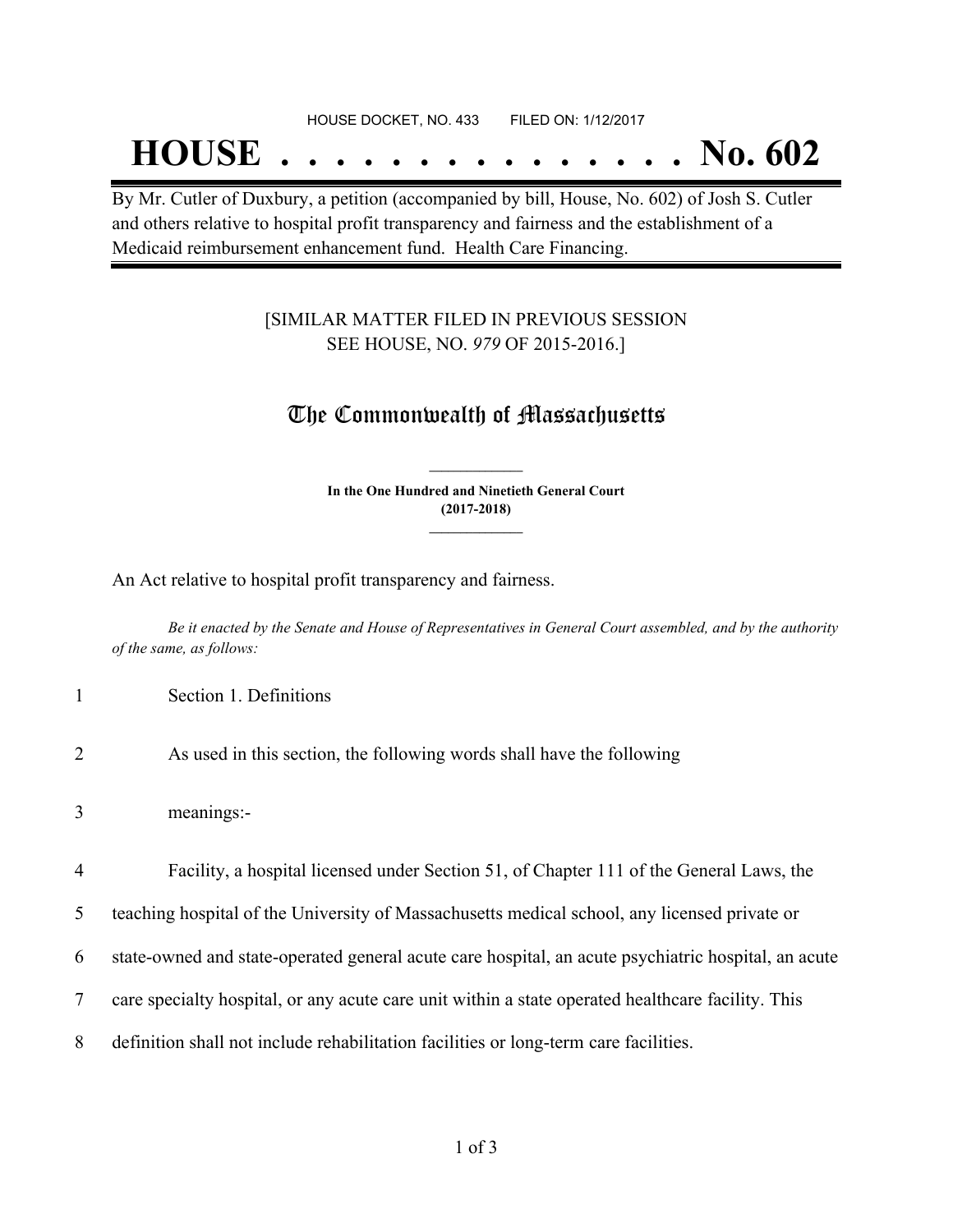Compensation, salary; bonus payments, whether based on performance or otherwise; deferred compensation; incentive payments; severance payments; loans to be repaid on terms, including interest, less burdensome than market rate; value of use of facility-provided vehicles, housing or other perquisites not available to all employees; stock or stock options and any dividends or other incidents of the ownership thereof. "Minimum facility compensation" the value of the annual compensation received by a full time employee of a facility earning minimum wage as set under G.L. c. 151 1, or if none, then the lowest-paid full time employee. Section 2: If in any fiscal year a facility that accepts funds from the Commonwealth, and whose patient mix is less than 60% government payer, reports to the Center for Health Information and Analysis an annual operating margin, including amortization and depreciation, that exceeds 8%, that facility shall be subject to a civil penalty equal to the amount by which the annual operating margin exceeds 8%. Section 3: If the Chief Executive Officer of a facility that accepts funds from the 23 Commonwealth receives annual compensation greater than 100 times the minimum facility compensation, the facility shall be subject to a civil penalty equal to the amount by which the Chief Executive Officer's annual compensation exceeds 100 times the value of the minimum facility compensation. Section 4. Each facility that accepts funds from the Commonwealth shall report annually to the Center for Health Information and Analysis all financial assets owned by the facility,

including those held in financial institutions outside the United States or invested outside the

of 3